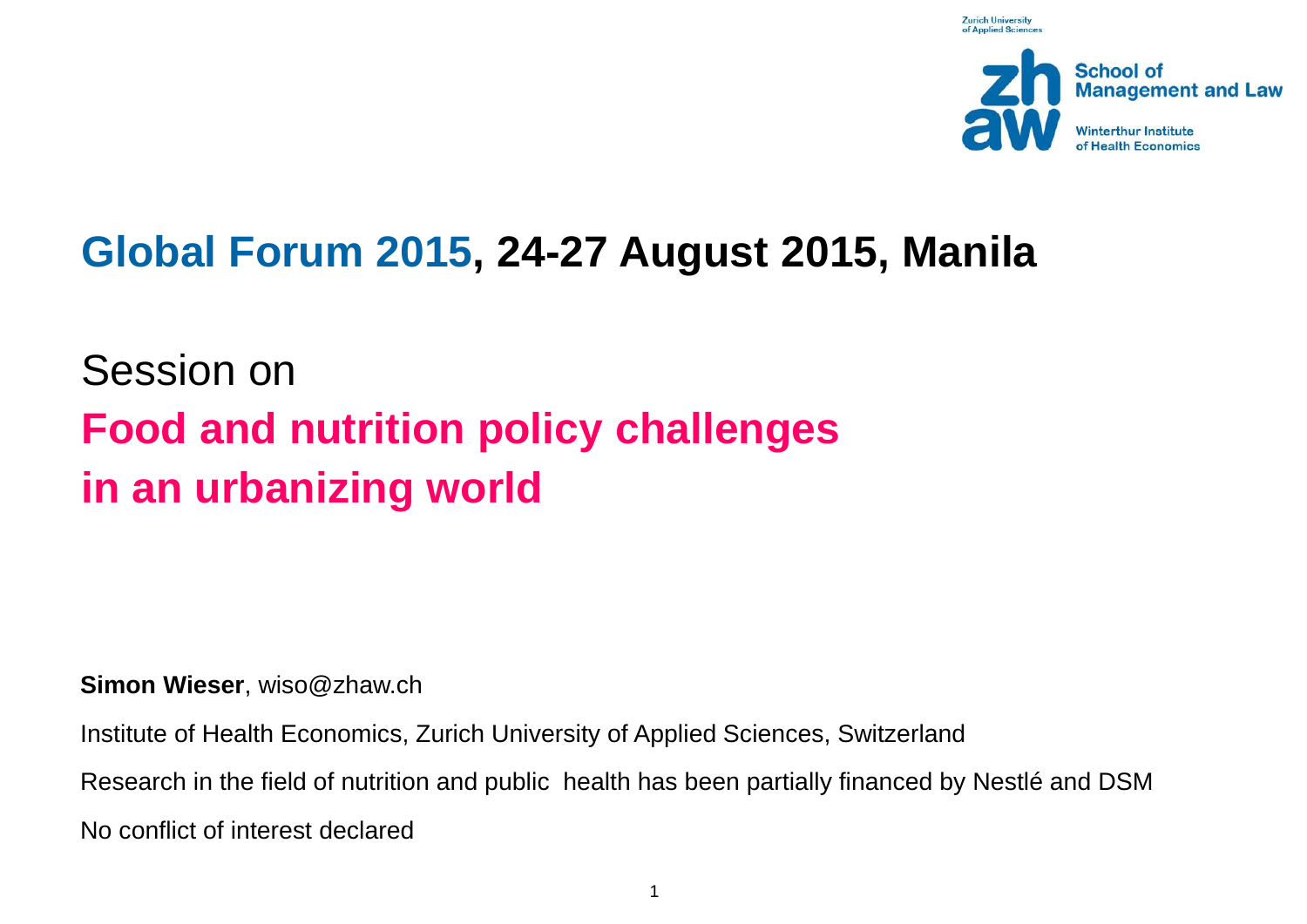### **Prevalence of iron deficiency anemia in 6-59-month-old children in rural and urban India by socio-economic strata**

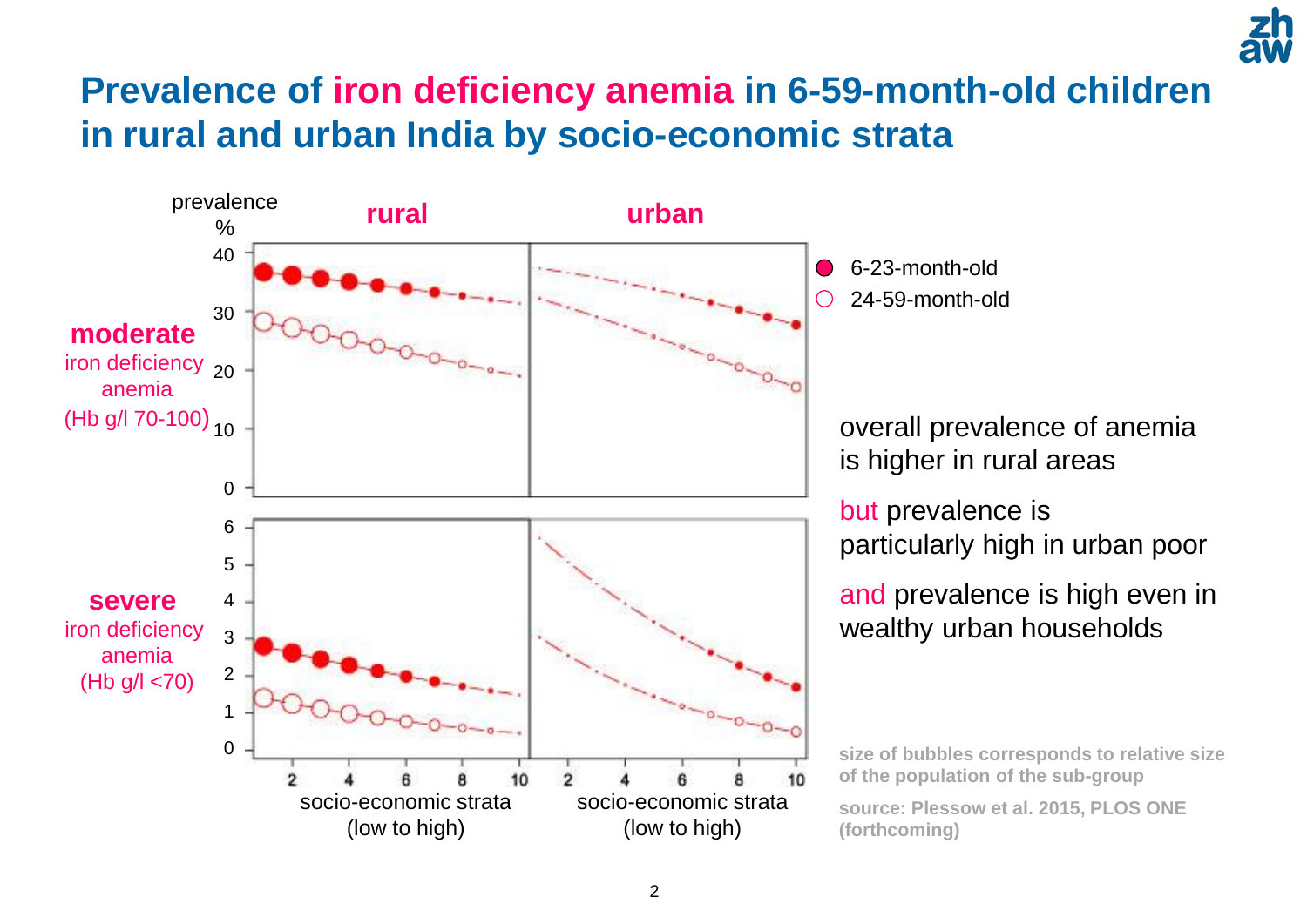

## **Does the intervention work? And if yes, is it worth it?**

- Governments and international organizations spend large amounts of money for interventions aiming to reduce malnutrition and improve public health.
- **However, it is often not clear if these interventions work and if they are** worth the money spent.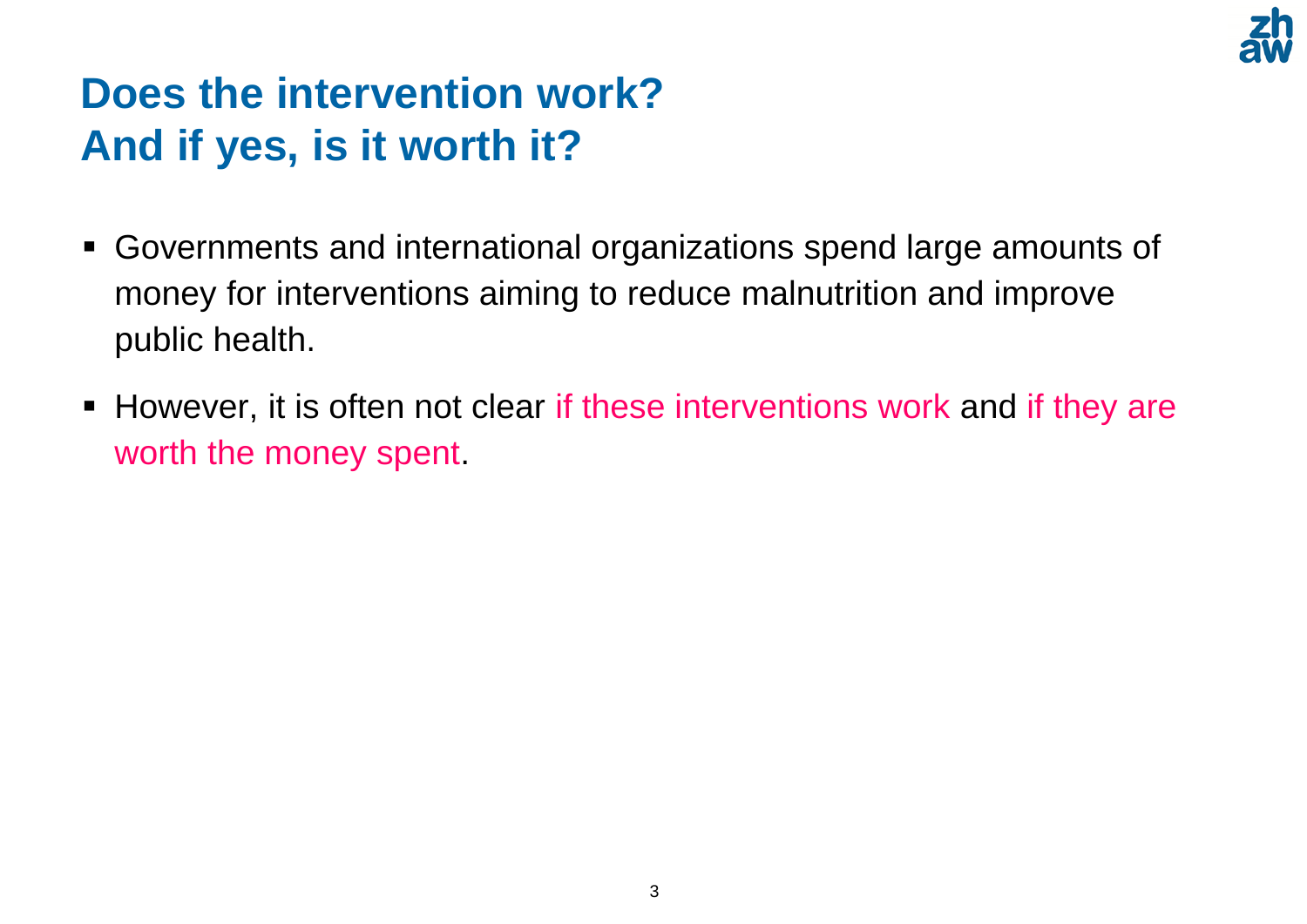

# **Does the intervention work?**

**Factors influencing the effectiveness of an iron supplementation / fortification intervention**:

#### **1. Clinical effectiveness**

What is the effect of iron fortified food on hemoglobin levels, morbidity, mortality, cognitive development of children?

#### **2. Effectiveness of delivery mode**

Stability of iron and other micronutrients? Does the intervention reach the group targeted? Losses due to corruption and mismanagement?

#### **3. Compliance of households**

Is the fortified food consumed by the targeted children/women? Are the iron supplements consumed?

#### **4. Substitution of other foods**

Are the households buying less or other foods than before the intervention? This might leave overall nutrient intake unchanged.